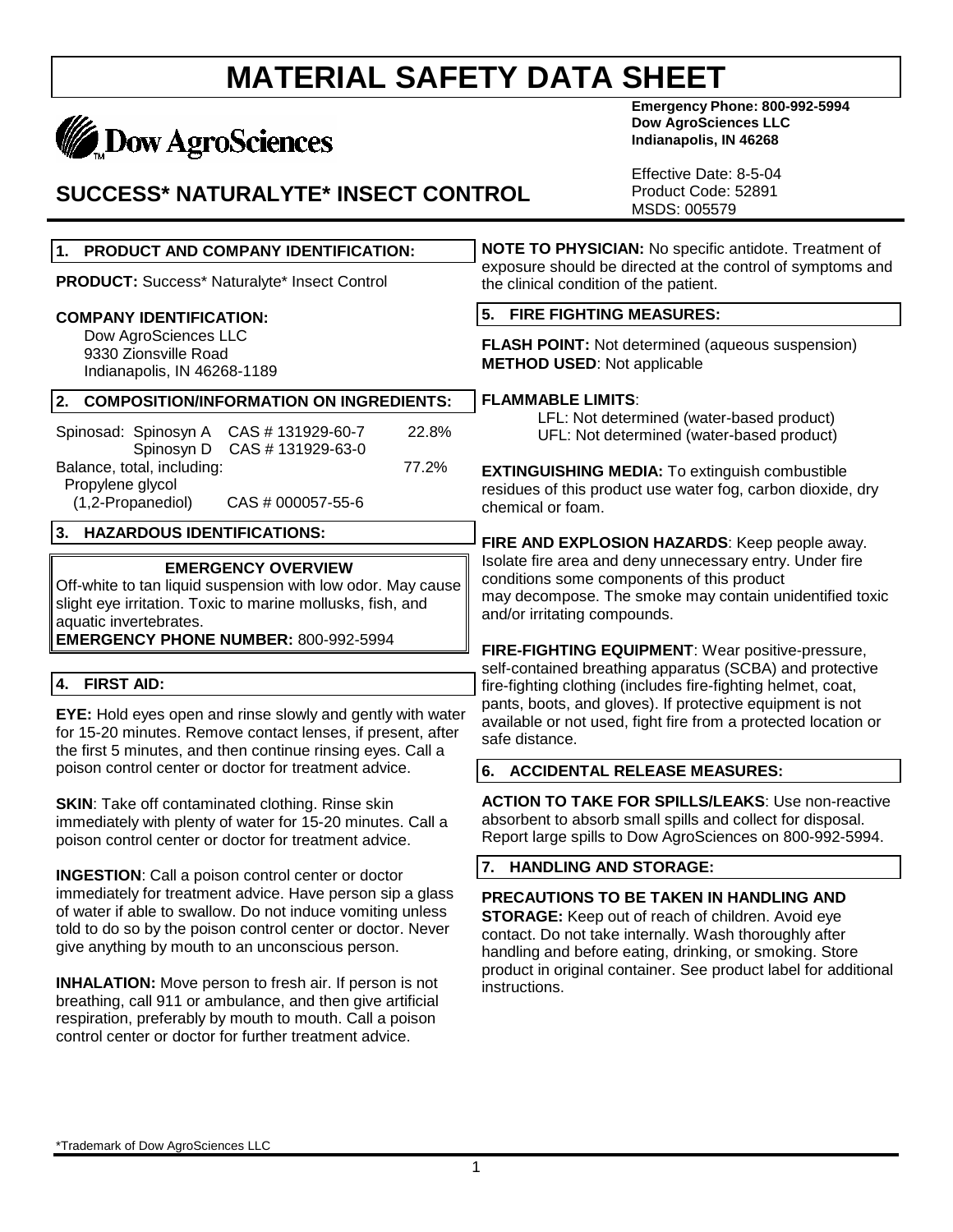# **Dow AgroSciences**

### **SUCCESS\* NATURALYTE\* INSECT CONTROL**

**Emergency Phone: 800-992-5994 Dow AgroSciences LLC Indianapolis, IN 46268**

Effective Date: 8-5-04 Product Code: 52891 MSDS: 005579

#### **8. EXPOSURE CONTROLS/PERSONAL PROTECTION: 10. STABILITY AND REACTIVITY:**

These precautions are suggested for conditions where a potential for exposure exists. Emergency conditions may require additional precautions.

#### **EXPOSURE GUIDELINES:**

Propylene glycol: AIHA WEEL is 10 mg/M<sup>3</sup> for total vapor and aerosol.

DE 105 (Spinosad): Dow AgroSciences Industrial Hygiene Guide is 0.3 mg/M $3$ , TWA.

**ENGINEERING CONTROLS**: Provide general and/or local exhaust ventilation to control airborne levels below the exposure guidelines.

#### **RECOMMENDATIONS FOR MANUFACTURING, COMMERCIAL BLENDING, AND PACKAGING WORKERS:**

**RESPIRATORY PROTECTION:** Atmospheric levels should be maintained below the exposure guideline.

**SKIN PROTECTION:** Use gloves chemically resistant to this material when prolonged or frequently repeated contact could occur.

**EYE/FACE PROTECTION:** Use safety glasses.

**APPLICATORS AND ALL OTHER HANDLERS:** Refer to the product label for personal protective clothing and equipment.

**9. PHYSICAL AND CHEMICAL PROPERTIES:**

**BOILING POINT:** 100°C (212°F) water **PHYSICAL STATE**: Liquid suspension **ODOR**: Low odor **DENSITY**: 1.05 TO 1.06 gm/mL **SOLUBILITY IN WATER**: Dispersible **VAPOR PRESSURE**: Similar to water **APPEARANCE**: Off-white to light tan

**STABILITY (CONDITIONS TO AVOID):** Thermally stable at typical use temperatures. Some components of this product can decompose at elevated temperatures.

**INCOMPATIBILITY (SPECIFIC MATERIALS TO AVOID):** None known

**HAZARDOUS DECOMPOSITION PRODUCTS:** Hazardous decomposition products depend upon temperature, air supply, and the presence of other materials.

**HAZARDOUS POLYMERIZATION:** Not known to occur.

#### **11. TOXICOLOGICAL INFORMATION:**

**POTENTIAL HEALTH EFFECTS:** This section includes possible adverse effects, which could occur if this material is not handled in the recommended manner.

**EYE:** May cause slight eye irritation. Corneal injury is unlikely. May cause pain disproportionate to the level of irritation to eye tissues.

**SKIN:** Prolonged contact may cause slight skin irritation with local redness. The  $LD_{50}$  for skin absorption in rabbits is >5000 mg/kg. Prolonged contact is unlikely to result in absorption of harmful amounts. Did not cause allergic skin reactions when tested in guinea pigs.

**INGESTION:** Very low toxicity if swallowed. The oral  $LD_{50}$ for rats and mice is >5000 mg/kg. Harmful effects not anticipated from swallowing small amounts.

**INHALATION:** No adverse effects are anticipated from single exposure to mist. The aerosol  $LC_{50}$  for rats is  $>5.0$ mg/L for 4 hours (limit test).

#### **SYSTEMIC (OTHER TARGET ORGANS) EFFECTS**:

Repeated exposure did not product systemic toxicity when applied to the skin of rabbits.

**CANCER INFORMATION**: Spinosad did not cause cancer in laboratory animals.

**TERATOLOGY (BIRTH DEFECTS):** Spinosad did not cause birth defects in laboratory animals.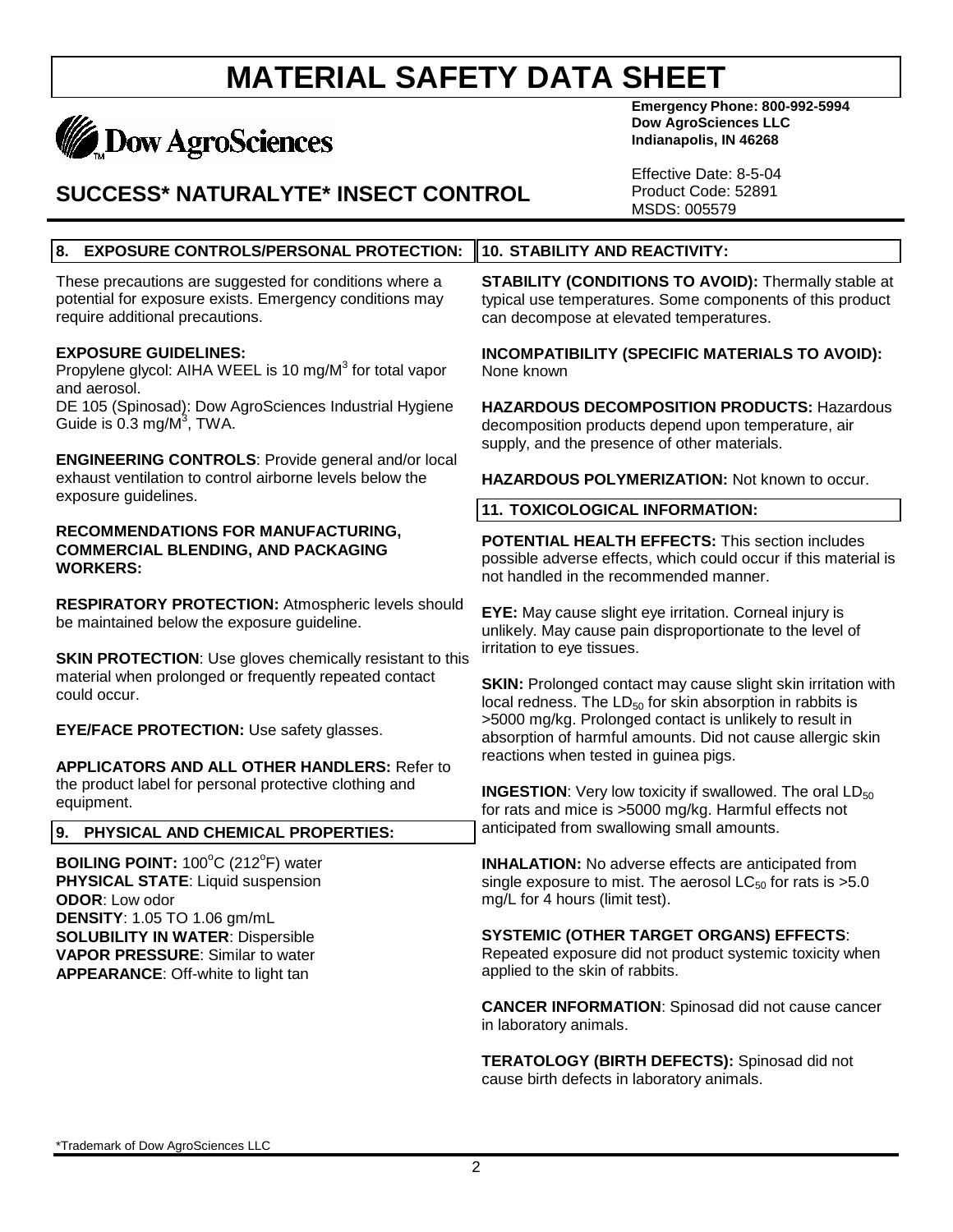# **Dow AgroSciences**

## **SUCCESS\* NATURALYTE\* INSECT CONTROL**

**REPRODUCTIVE EFFECTS:** Spinosad, in laboratory animal studies, effects on reproduction have been seen only at doses that produced significant toxicity to the parent animals.

**MUTAGENICITY:** For spinosad, in-vitro and animal genetic toxicity studies were negative.

#### **12. ECOLOGICAL INFORMATION:**

#### **ENVIRONMENTAL FATE: MOVEMENT & PARTITIONING:**

- Based largely or completely on data for major component. Bioconcentration potential is low (BCF <100 or Log Pow <3).
- Based largely or completely on information for propylene glycol.
	- Potential for mobility in soil is very high (Koc between 0 and 50).
- Based largely or completely on information for Spinosad. Potential for mobility in soil is low (Koc between 500 and 2000).

#### **DEGRADATION AND PERSISTENCE:**

Based largely or completely on information for Spinosad. Biodegradation may occur under aerobic conditions (in the presence of oxygen).

Based largely or completely on information for propylene glycol.

Biodegradation under aerobic static laboratory conditions is high (BOD<sub>20</sub> or BOD<sub>28</sub>/ThOD <40%).

#### **ECOTOXICOLOGY:**

Based largely or completely on information for Spinosad. Material is highly toxic to aquatic organisms on an acute basis ( $LC_{50}$  or  $EC_{50}$  between 0.1 and 1 mg/L in most sensitive species).

Material is practically non-toxic to birds on an acute basis (LD $_{50}$  >2000 mg/kg).

Material is practically non-toxic to birds on a dietary basis ( $LC_{50} > 5000$  ppm).

Based largely or completely on information for propylene glycol.

Material is practically non-toxic to aquatic organisms on an acute basis ( $LC_{50}$  or  $EC_{50}$  >100 mg/L in most sensitive species).

**Emergency Phone: 800-992-5994 Dow AgroSciences LLC Indianapolis, IN 46268**

Effective Date: 8-5-04 Product Code: 52891 MSDS: 005579

#### **13. DISPOSAL CONSIDERATIONS**:

**DISPOSAL METHOD:** If wastes and/or containers cannot be disposed of according to the product label directions, disposal of this material must be in accordance with your local or area regulatory authorities. This information presented below only applies to the material as supplied. The identification based on characteristic(s) or listing may not apply if the material has been used or otherwise contaminated. It is the responsibility of the waste generator to determine the toxicity and physical properties of the material generated to determine the proper waste identification and disposal methods in compliance with applicable regulations. If the material as supplied becomes a waste, follow all applicable regional, national and local laws and regulations.

#### **14. TRANSPORT INFORMATION:**

#### **U.S. DEPARTMENT OF TRANSPORTATION (DOT) INFORMATION:**

This product is not regulated by DOT when shipped domestically by land.

#### **15. REGULATORY INFORMATION:**

**NOTICE:** The information herein is presented in good faith and believed to be accurate as of the effective date shown above. However, no warranty, express or implied, is given. Regulatory requirements are subject to change and may differ from one location to another; it is the buyer's responsibility to ensure that its activities comply with federal, state or provincial, and local laws. The following specific information is made for the purpose of complying with numerous federal, state or provincial, and local laws and regulations.

#### **U.S. REGULATIONS**

**SARA 313 INFORMATION**: To the best of our knowledge, this product contains no chemical subject to SARA Title III Section 313 supplier notification requirements.